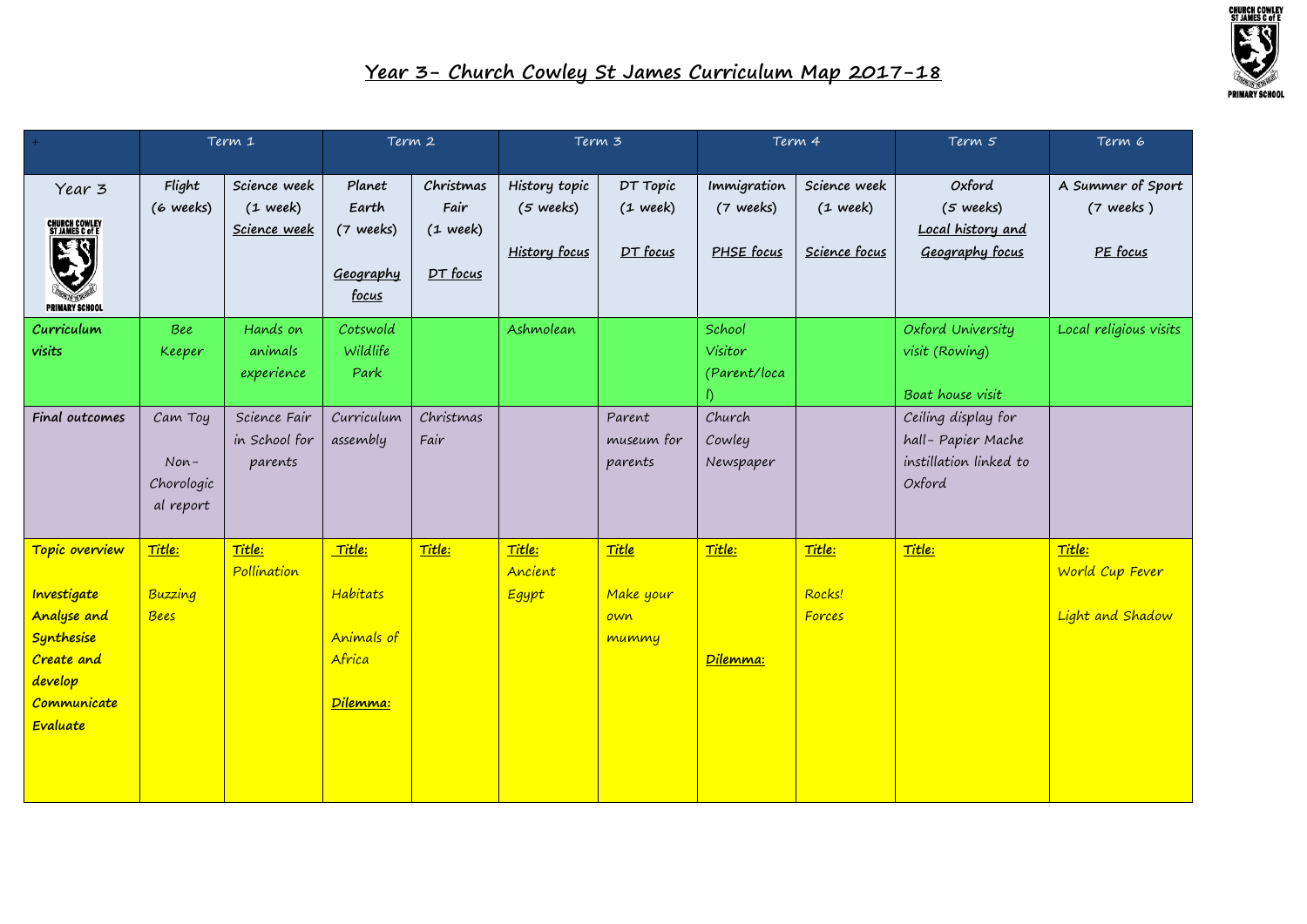

| Science    | Look at the  | Working        | Location     | Design,      |                        | Develop          |               | Working         | Develop ideas and  | Animals, including    |
|------------|--------------|----------------|--------------|--------------|------------------------|------------------|---------------|-----------------|--------------------|-----------------------|
| Physical   | work of a    | scientifically | knowledge    | make,        |                        | <i>ideas</i> and |               | scientifically  | techniques         | humans                |
| Education- | range of     |                | Place        | evaluate     |                        | techniques       |               | (Investigation) |                    |                       |
| Real PE    | artists and  | Plants         | knowledge    | and apply    |                        |                  |               |                 |                    |                       |
| Computing  | develop      |                | Human and    | technical    |                        | Design,          |               | Rocks           | Historical, events |                       |
| History    | ideas and    |                | physical     | knowledge    |                        | make,            |               |                 | people and places  |                       |
| Geography  | techniques   |                | Geography    |              |                        | evaluate         |               | Light           | in their own       |                       |
| Art        |              |                |              |              |                        | and apply        |               |                 | locality           |                       |
| Design     |              |                |              |              |                        | technical        |               |                 |                    |                       |
| Religious  | Design,      |                |              |              | Working                | knowledge        |               |                 | Geography skills   | Cooking and           |
| Education  | make,        |                |              |              | scientifically         |                  |               |                 | and fieldwork      | nutrition-Prepare     |
| Music-     | evaluate     |                |              |              | (Investigation)        |                  |               |                 |                    | healthy dishes safely |
| Voices     | and apply    |                |              |              |                        |                  |               |                 |                    |                       |
| PHSCE-     | technical    |                |              |              | Forces and             |                  |               |                 |                    |                       |
| Jigsaw     | knowledge    |                |              |              | Magnets                |                  |               |                 |                    |                       |
|            |              |                |              |              |                        |                  |               |                 |                    |                       |
|            |              |                |              |              |                        |                  |               |                 |                    |                       |
|            |              |                |              |              |                        |                  |               |                 |                    |                       |
|            |              |                |              |              |                        |                  |               |                 |                    |                       |
|            |              |                |              |              |                        |                  |               |                 |                    |                       |
|            |              |                |              |              | E-Safety               |                  |               |                 |                    |                       |
|            |              |                |              |              | week-<br>Relationships |                  |               |                 |                    |                       |
|            |              |                |              |              | unit                   |                  |               |                 |                    |                       |
|            |              |                |              |              | technology             |                  |               |                 |                    |                       |
|            | Jigsaw Unit- | Jigsaw Unit-   | Jigsaw Unit- | Jigsaw Unit- | Jigsaw                 | Jigsaw           | Jigsaw Unit-  | Jigsaw Unit-    | Jigsaw Unit-       | Jigsaw Unit-Changing  |
|            | Being me in  | Being me in    | Celebrating  | Celebrating  | $Unit -$               | $Unit -$         | Relationships | Relationships   | Changing Me        | Me                    |
|            | my world     | my world       | difference   | difference   | Dreams and             | Healthy Me       |               |                 |                    |                       |
|            |              |                |              |              | Goals                  |                  |               |                 |                    |                       |